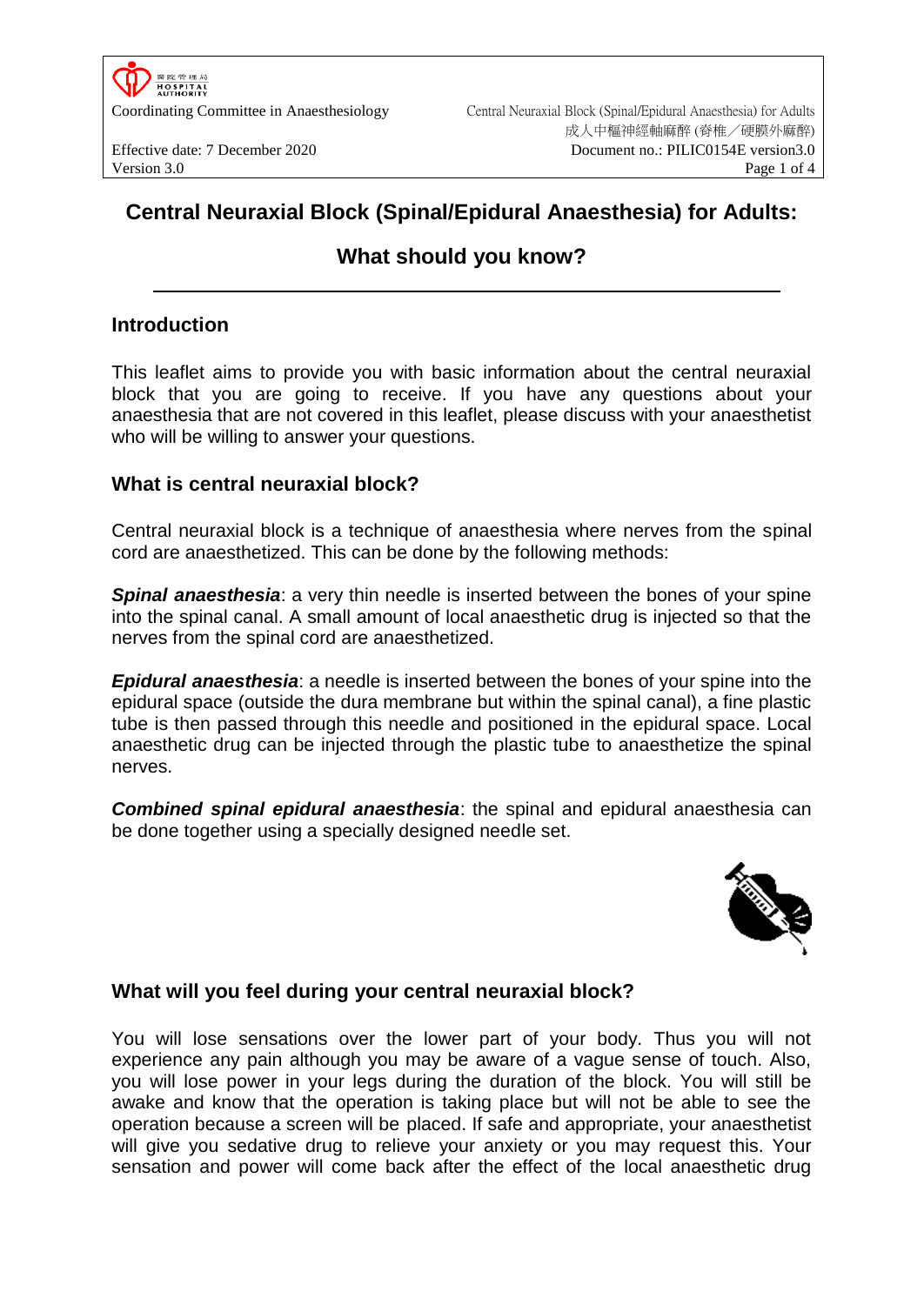

wears off. It may require a few hours for full sensation and muscle power to return and to allow walking. An epidural can be topped up with an infusion of local anaesthetic for several days after surgery in order to relieve your pain.

### **Are there any conditions that make you unsuitable for central neuraxial block?**

Your anaesthetist will determine whether you are suitable for central neuraxial block after assessing your medical condition and the nature of your operation. Some conditions may make you unsuitable for this:

- If you refuse
- If you have bleeding disorder: ease of bruising/prolonged bleeding
- If you receive anticoagulant or anti-platelet treatment: medications to "thin" your blood to prevent clotting
- If you have infection over your back around the proposed insertion site
- If you have had an operation of the back before, especially with the presence of an implant
- If you have a history of hypersensitivity to the local anaesthetic drugs

### **Who is responsible for your central neuraxial block?**

Your central neuraxial block will be provided by your anaesthetist. Anaesthetists are medical doctors who are trained and specialized in providing anaesthesia. Your anaesthetist/s will stay with you all the time during the anaesthesia and ensure your safety during your operation.

#### **Pre-anaesthetic assessment**

You will usually be seen by your anaesthetist before your operation. Your anaesthetist may do the following things in the assessment:

- Ask about your medical, surgical, anaesthetic, allergic and drug history
- Ask about your smoking or drinking habits
- Perform a physical examination
- Review your investigation results and order further investigations if needed
- Discuss the plan for your anaesthesia and explain the risks and benefits
- Suggest pre-anaesthetic preparations and drug treatment
- Obtain consent for anaesthesia from you

#### **Do you need to fast before operation?**

 Similar to patient receiving general anaesthesia, you should not eat for at least 6 hours before your operation: known as 'fasting'. You can safely drink water up to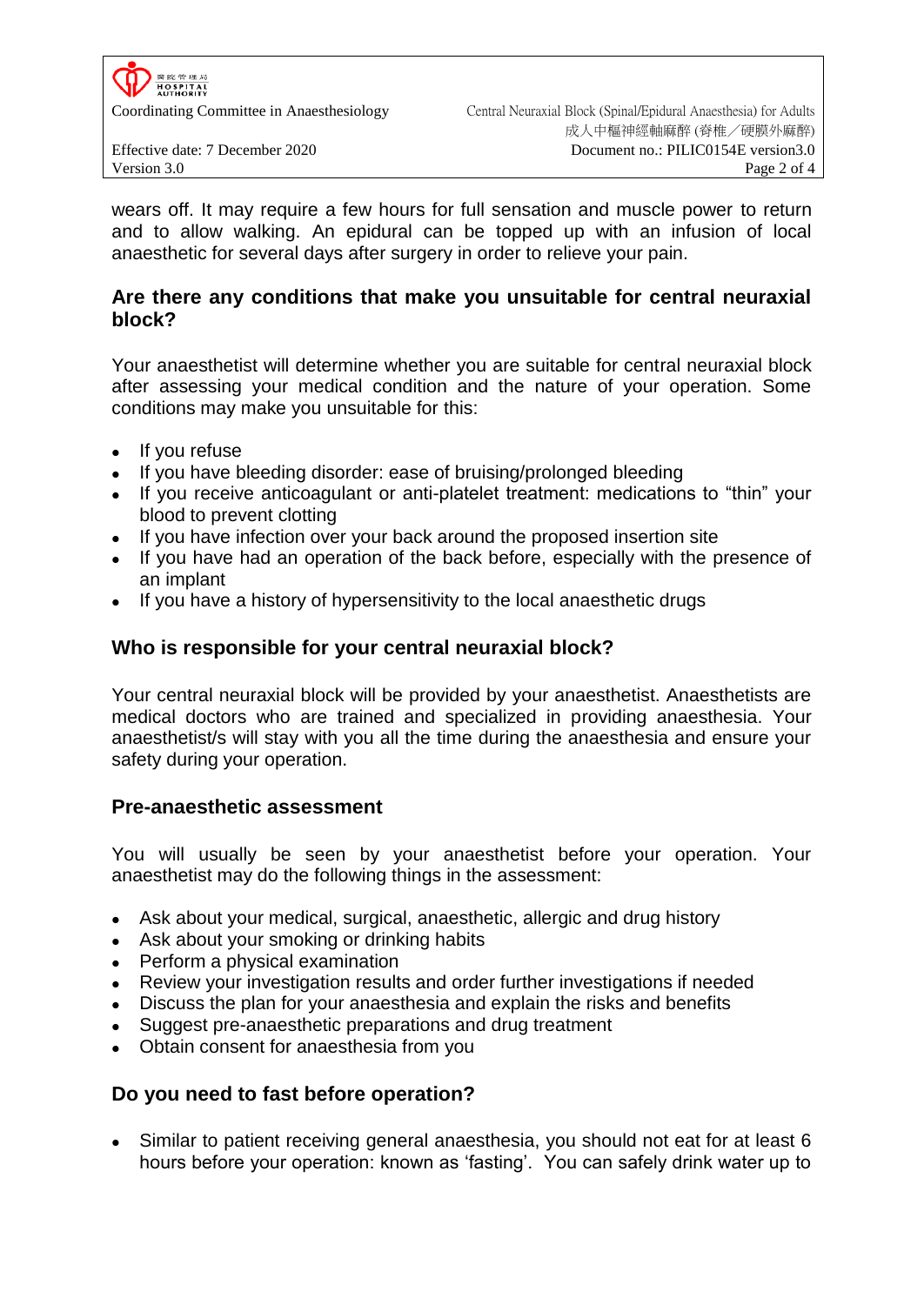

2 hours before anaesthesia.

 Fasting usually starts from midnight if you are scheduled to have your operation the following morning, or from 7 a.m. if you are scheduled to have your operation in the afternoon of that day. You can safely drink water until 2 hours before the operation. The hospital will give you clear instructions about fasting and you should follow these.

#### **Your usual medications**

Your anaesthetist will advise you on which usual medications you should or should not take on the day of your operation. You should follow these instructions. You are allowed to take your medications with a mouthful of water while you are fasting.

# **What should you do if you feel unwell on the day of operation?**

Please inform the hospital if you feel unwell on the day of your operation. Your operation may need to be postponed until you feel better in order to reduce unnecessary risks.

# **On the day of operation**

- In the theatre, your anaesthetist, surgeon and operation nursing staff will check your identity, the type of operation, the site of operation and the type of anaesthesia before the procedure. This is to ensure you are the right patient and your planned operation and anaesthesia are correct; we call this final verification process as 'time out'
- Various monitors will be attached to you
- Your anaesthetist will insert a catheter/plastic tubing into your vein with a needle before performing central axial block
- You may be asked to lie on your side or to sit up while your anaesthetist performs the block
- The block will be done using a sterile technique
- After the block is done, your anaesthetist will assess the effect of anaesthesia before the operation starts. It may be necessary for you to have general anaesthesia if the effect of the central neuraxial block is not satisfactory
- The anaesthetist will stay with you at all times during the operation, monitor your vital signs, give you treatment as necessary and ensure your safety

# **Post-operative Pain relief**

After the block wears off, you may start to have wound pain. Pain relief may be extended by continuing to inject local anaesthetic drugs through the epidural catheter or drugs like morphine can be given. Your anaesthetist will discuss the different choices with you.